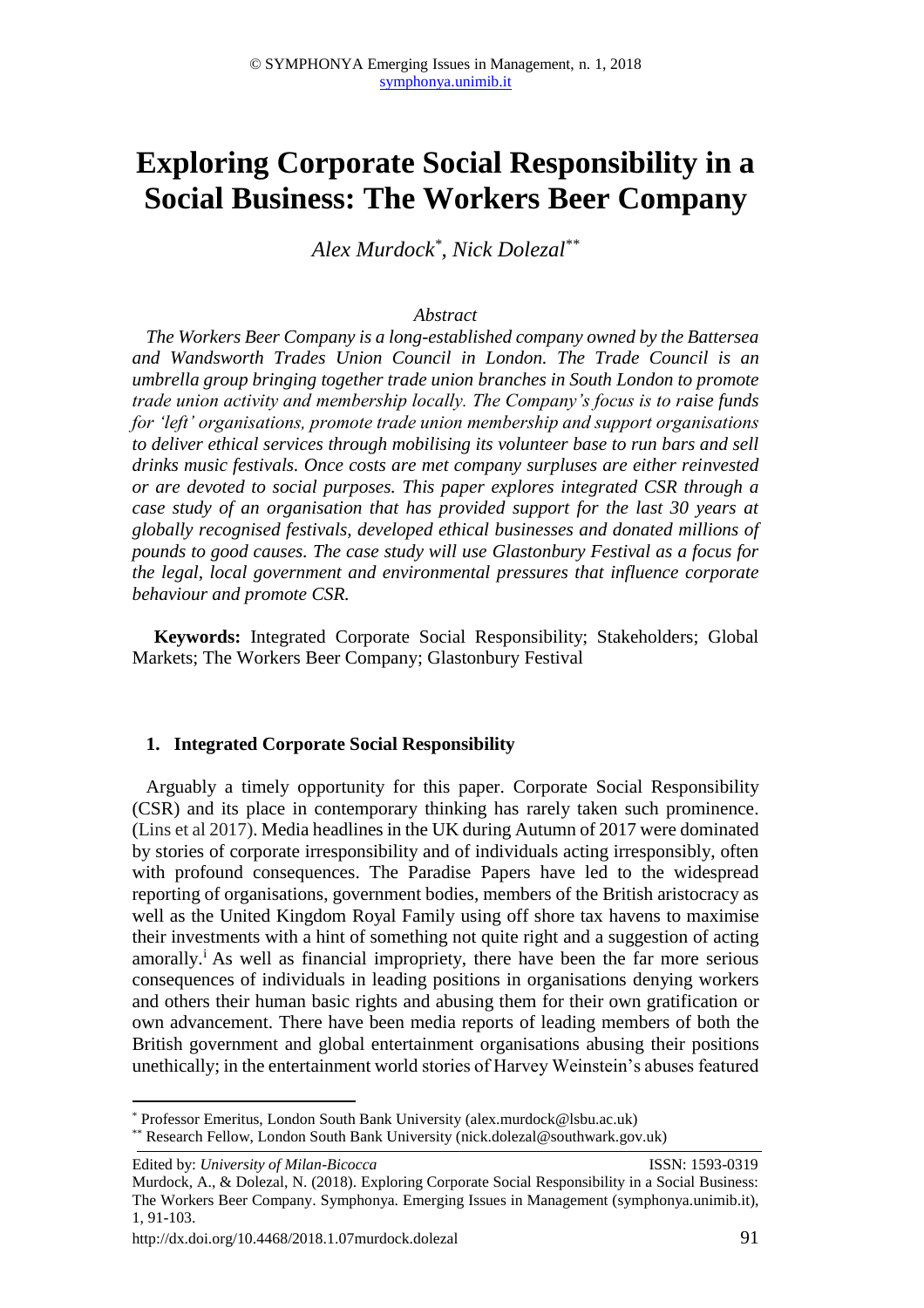in the media for weeks. And, in the world of politics accusations of leading members of the United Kingdom Parliament taking advantage of staff, including allegations of rape, have appeared regularly in the UK media.

 It was only in the 1950s that CSR formally entered the business lexicon, when the firm became a component of social equilibrium. Moving on, CSR has excited businesses, governments and academics ever since the concept crept into everyday language in the 1960s as a way to describe corporate activities that have ethical and accountable approaches to the world in which they operate (Ruggle 2017). It is not surprising that over the last 50 or so years the language used to describe and underpin CSR has moved on and given rise to questions as to whether day to day corporate activity now marries up to organisations acting responsibly, implement the CSR in companies' strategies has become very important (Brondoni, 2010).

 Arguably, approaches have matured from a simplistic model of philanthropy and paying for beneficial outcomes through donations to adjusting corporate behaviour to minimise harmful impacts on the immediate zone of activity. To ensure that the corporate activity can create value and contribute to all its stakeholders' environmental, cultural or social well-being. Public opinion, driven through exposure by the media and the speed of social media, has increased the pressure on organisations to become more aware of the impact they have on their surrounding and their stakeholders (Brondoni, 2010). In turn this has reinforced the theory of CSR to ensure that organisations should take account of the harm they may cause, rectify it and contribute some measurable benefit back into the community. Business practice and opinion has consequently had to advance as well, debatably a wellmeaning approach to CSR to mitigate corporate activity delivered to communities without the communities' involvement is no longer seen to be a sustainable way forward. Public opinion and evolving attitudes to sustainable business has reignited the need to place CSR in a modern academic, legal, governmental (at all levels) and financial framework that responds to current and future expectations linked to minimising harms and maximising benefits accruing to corporate activity. The debates about CSR have been married to a parallel criminological discussion about the impact of corporations on our everyday living and the potentially harmful consequences of their activities. Much of this has focused on the rapidly increasing influence of 'global' corporations and the hidden nature of corporate crime, the discussion has argued that crime occurs throughout society and that that least powerful are the most vulnerable to the effects of corporate irresponsibility. Many of the social harms created by corporate irresponsibility can have dramatic if not fatal consequences for those concerned, pensions lost, market prices rigged, death due to poor health and safety on building sites, exposure to asbestos, contaminated water, air born pollution and food poisoning amongst the risks ( Pegg & Zabbey 2013).

 An alternative approach to CSR touches on a possible shift in understanding the relationships between business, society, and the environment. It will use the case study of a long established not for profit organisation, the Workers Beer Company, to look at how ethics, stakeholders and creating value can combine to underpin a successful commercial organisation. In using a case study the paper will draw on empirical evidence to inform process, practice and strategic positioning. It is hoped that the discussions that emerge from the case study will go on to inform the current theoretical debate exploring the shortcomings of traditional approaches to CSR and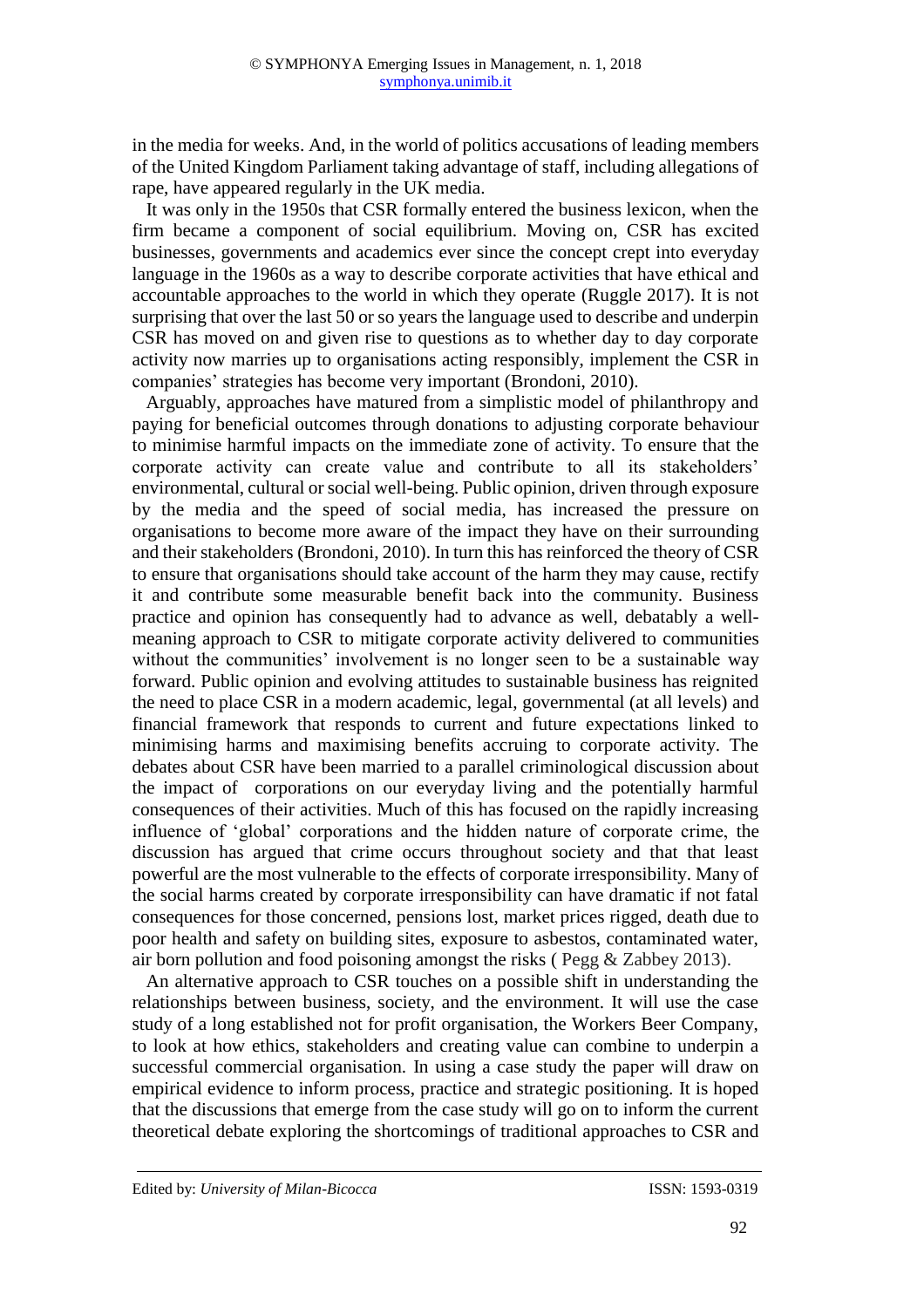the potential of the emerging interpretation of CSR and its integration into the corporate body.

 It will start with some simple definitions, explore the economic, social and environmental components as well as look at the influences that are brought to bear on understanding CSR.

#### **2. The Corporation**

 Debatably, corporations had a rocky start. The corporation is a relatively modernday construct born out of the seventeenth century English joint stock companies that set out to colonise the Americas and India. 'Those companies (such as the Virginia Company and the British East India Company) allowed the wealth of several people to be combined and brought under the name of one entity' (Tombs and Whyte 2010).

 Tombs and Whyte go on to describe that by the late nineteenth century these early vehicles for investors became limited liability companies, which allowed their stakeholders to share the profits of their investment while limiting their liabilities to their original investment or share. A corporation became a legal identity which makes money; has shareholders, stakeholders, employees, investors and customers. As a legal form it has economic, environmental and social power; it has the political influence to protect itself. It is designed to deliver the benefits for the corporation while protecting the corporation from the consequences of any harm it might cause. In the beginning, it could be said that the overwhelming objective of the corporation was to protect its overseas interests of a colonial past regardless of the harm it caused.

 In 2004, Freeman et al, in Stakeholder Theory and "The Corporate Objective Revisited" discussed that for corporations economic and political freedom are inseparable and that 'Value creation and trade have to go together. One is no good without the other.' (Freeman et al, 2004). In making this argument they build the case that to distinguish between shareholders and stakeholders creates an artificial distinction that does not advance the case for corporate social responsibility; primarily, because classic shareholder theory promotes the concept '…of business as an amoral economic activity that radically constricts what is possible for human beings.' (Freeman et al, 2004). In challenging this notion of shareholder theory, they establish that shareholders and stakeholders should not be considered as different management entities in management theory but one and the same. Once taking this step, they go on to argue that that corporations should consider the nature of the 'moral content' of the organisation as it helps all the participants to understand the shared purpose of the company and how value is created and traded by that company.

 Bringing the idea that corporations have economic, environmental and social power together with the view that corporations should have a 'moral content' to creating and trading value highlights that they will be judged on whether they act responsibly or not; whether the harm they cause as an organisation and the products they make or the services they provide outweighs the benefits of those product or services. In this simple form ideas of corporate social responsibility begin to take hold and that organisations should act in such a way that mitigates harm and emphasises any benefits across the spectrum of stakeholders involved – shareholders, investors, employees, customers and communities. Possibly, there is a management theory case to reduce the discussion to a simple binary of corporate social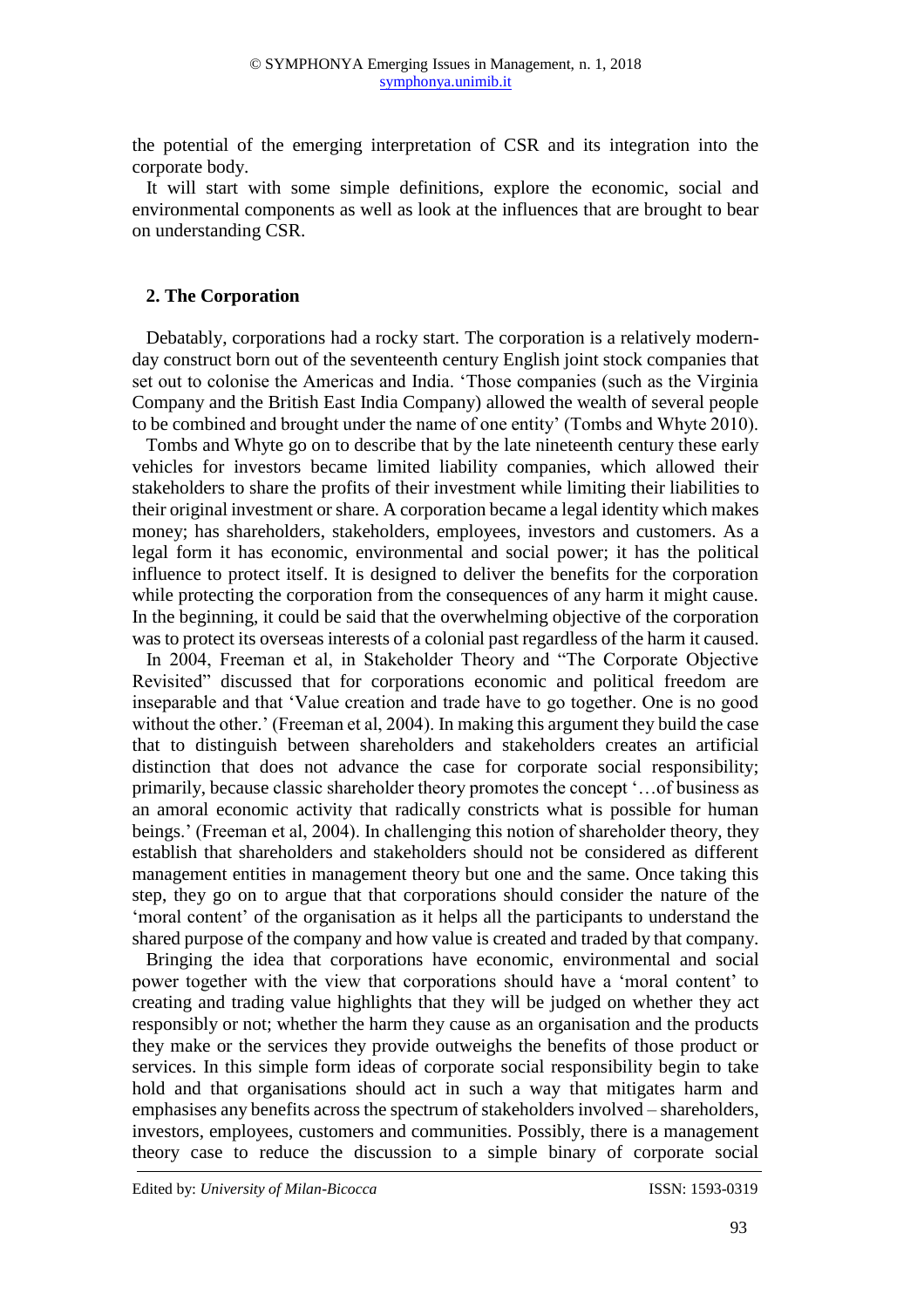responsibility in contrast to corporate social irresponsibility; in doing so attempt to avoid having fruitless disagreements about the shades of grey that exist between the academic exchanges about the best way to create value, the most efficient ways to trade and which one of the many stakeholders' rights are dominant over the other as Freeman et al say '…are all intellectual moves that serve neither truth nor freedom' (Freeman et al, 2004).

 Having introduced the ideas of CSR and the stakeholders the paper draws on the definitions used by the United Nations Industrial Development Organization (UNIDO), the agency formed in 2013 to promote CSR in the member states. UNIDO has advanced a distinction between CSR as a strategic management concept and philanthropy. It promotes CSR as having the following key components 'environmental management, eco-efficiency, responsible sourcing, stakeholder engagement, labour standards and working conditions, employee and community relations, social equity, gender balance, human rights, good governance, and anticorruption measures' (UNIDO, 2013). UNIDO has also mapped out the stakeholders an organisation might engage with which helps identify key players and their specific interests.

**Figure 1:** *Economic, Social and Environmental Performance Issues*



 As discussed earlier, CSR should not be considered an entirely new phenomenon; for example English industrialists in the late  $19<sup>th</sup>$  century were building homes for their work force in a way that began to go beyond simple philanthropy and attempted not only to provide proper homes but also decent work conditions as well as education, leisure and recreation facilities, for example the Lever Brothers in their Port Sunlight soap making factory in Liverpool with its model village to house their workers with an underlying objective to make 'life pleasant' for their employees. At around the same time George Bernard Shaw, when he was a London councillor in 1904, was grappling with the massive environmental and social harm the railway companies were causing as they build their way into the heart of London. As a consequence of his experience he toyed with ideas of municipal trading 'The question whether municipal trading is sound in principle cannot be settled by the figures if this or that adventure in it, any more than the soundness banking or insurance can be settled by the figures of this or that big dividend or disastrous liquidation. Besides, the balance sheet of a city's welfare cannot be stated in figures. Counters of a more spiritual kind are needed, and some imagination and conscience to add to them as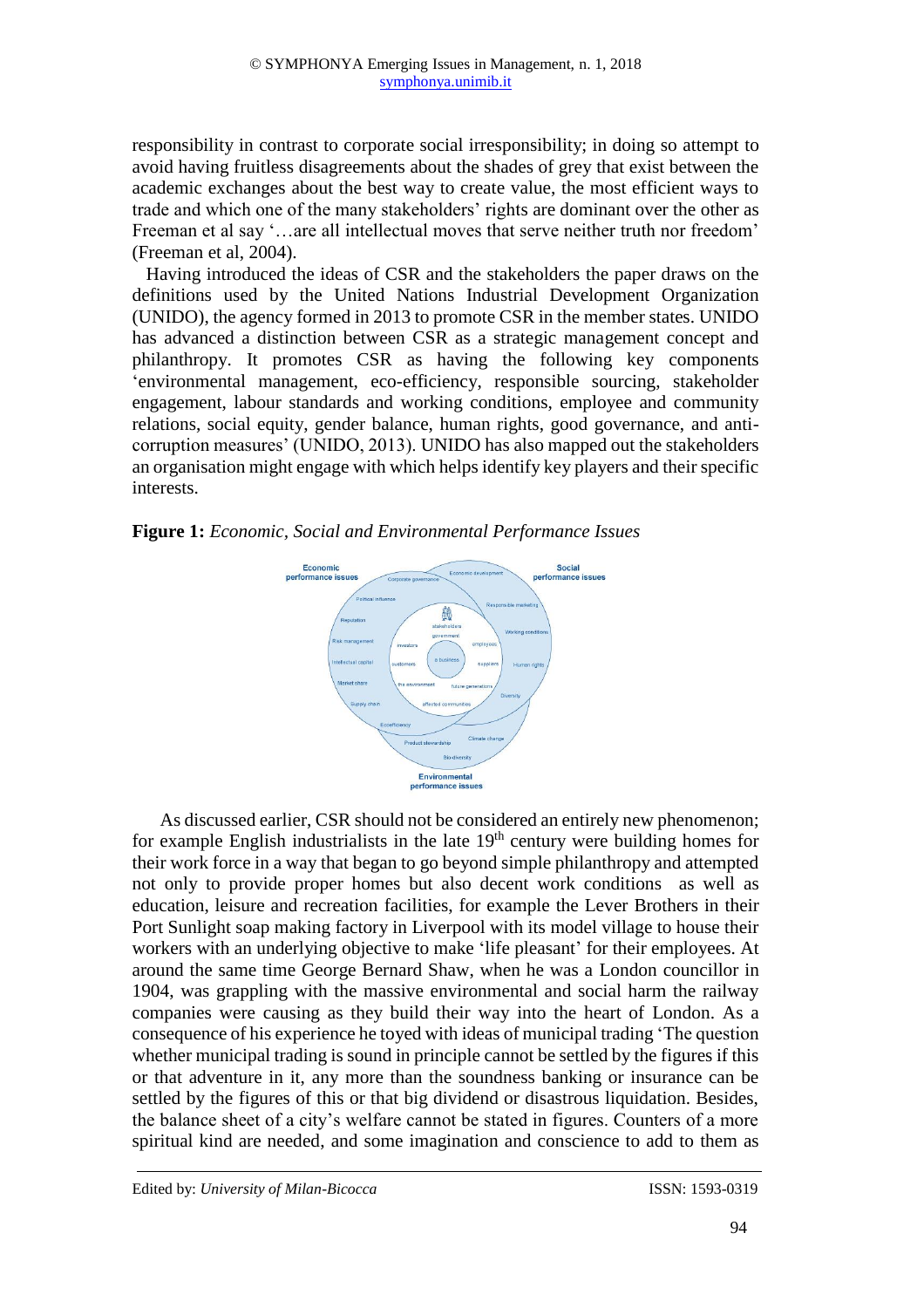well' (Shaw, 1904) where he quite clearly challenges the 'bottom line' approach of measuring corporate success in profit alone. In 1904 local government was rising to the challenge of providing gas, electricity, clean water, sanitation transforming cities, towns and villages into the places we recognize now and laying the foundations for many modern-day corporations we identify today in their privatized form. At the time, he was arguing for the landowners and the railways to recognise their corporate responsibility and meet their obligations to rehouse those evicted and displaced by the massive programme of railway and station building of the day. At the beginning of the 20th century the Lever Brothers and George Bernard Shaw both recognised that people should lead pleasant lives and that they should feel spiritually uplifted – that there are moral and ethical dimensions to peoples' well-being and it was an important outcome for corporate interests to pursue.

 In 2013 McKinsey and Company challenged traditional CSR and dramatically concluded that it was '…failing to deliver, for both companies and society' (Browne and Nuttall, 2013) and go on to raise the challenge in terms of whether integrated external engagement would be a thing of the future. They argue that one of the key disappointments of traditional CSR is that is has failed organisations in building stronger relationships with the external world. It goes onto suggest that chief executives are regularly cast as villains of the peace with the impact of the 2008 financial crisis or BP polluting the Gulf of Mexico still reverberating around the media and social media worlds. They propose organisations should adopt an integrated approach to CSR to ensure that organisations engage with their stakeholders early enough to build trust, to allay fears that CSR is just a propaganda exercise and to identify common objectives for stakeholders and competitors can agree on and act collaboratively to deliver mutually beneficial objectives. The importance of CSR in terms of consumer perception is a clear factor and this is important in terms of supply chain arrangements (Musso & Risso 2006).

 To recap, this paper explores some of these emerging concepts of CSR through a case study of a social enterprise organisation, The Workers Beer Company, that recently celebrated 30 years of selling drinks at globally recognised festivals, promoting festivals across Europe, developing ethical businesses and donating millions of pounds to trade union and broadly left-wing causes. The case study will use Glastonbury Festival to draw out some of the pressures that influence corporate behaviour and promote CSR. The approach taken will touch on the corporate governance, management and organisational strategy of the organisation and its delivery of commercial competence, environmental sustainability and social awareness. The case study comes in two parts. The first part will be an internal examination of the organisation, how it came about and the CSR objectives it has adopted. The second part will be an external view of the organisation works and the services it provides in running bars at Glastonbury, which in turn has its own CSR objectives. In both parts, the discussion will touch upon the economic, social and environmental influences in play.

 The discussion about the future of CSR must, in some part, explore the issues of 'corporate choice'; how it chooses the organisation's structure, how the organisation chooses to engage with its world, how it chooses to treat its employees, how it chooses to treat it customers and how it chooses to create value. The nature of these choices typically will involve partnerships and, in the context of the Workers Beer Company, aspects of social innovation (Risso 2012).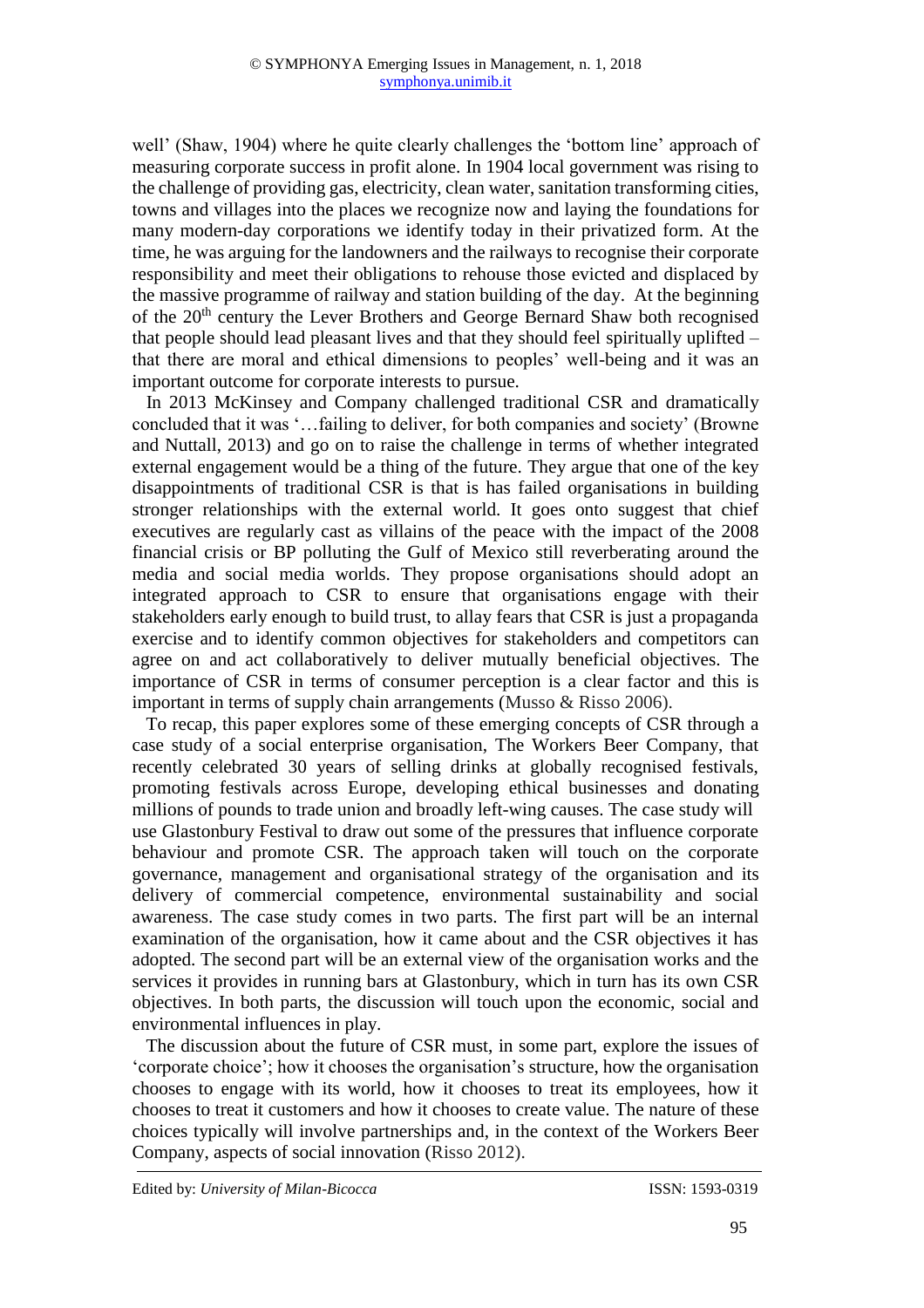The Battersea and Wandsworth Trades Council chose the values that the Workers Beer Company (WBC) should aim for, they were born out of the trade union movement as a response to the election of the Thatcher Conservative government in 1979. The trades council decided that the unions would be for the long haul of campaigning, marching and protesting against the government's economic and social policy of destroying the unions and cutting public sector spending. The WBC emerged out a free concert on Clapham Common, in London, to bring together likeminded people to campaign against the attacks on the unions and to have some fun as well – to do something spiritually uplifting. In this light, the organisation adopted the rallying call of the early American trade union movement from a speech by the trade union activist Rose Schneiderman 'The worker must have bread, but she must have roses, too.'ii Which underpins the sentiment that workers should be able to hope for more than just a living wage but have the right to expect a reasonable quality of life as well. This carries through today in the naming of the bars, the pub and bringing together of left-wing political campaigning and music festivals.

 It is not surprising that from1986 the WBC started running the bars at the Glastonbury Festival of Contemporary Performing Arts run by Michael Eavis at his Worthy Farm, Pilton in Somerset. The WBC was recommended to Michael by the manager of the events run by the left-wing Ken Livingstone's Greater London Council campaign for Jobs in the 1980s. Michael had already promoted his manifesto for Glastonbury 'Man is fast ruining his environment, he is suffering from the effects of pollution; from the neurosis brought about by a basically urban industrial society; from a lack of spirituality in his life; and a spiritual awakening' Glastonbury Fair Manifesto 1971, (Bailey, 2013) and it resonated with the values of the WBC of combining an ethical approach to a spiritually uplifting enterprise – and the rest is history, bands, performance and fun. While Glastonbury Festival is a global brand and the WBC is one of the leading festival bar operators in the UK in Ireland the experience they have shared and the focus of this paper in not 'that everyone can or wants to do what they have done' but more if everyone thought a bit more about the choices they make about acting responsibly as an organisation CSR may have a brighter future. One last thing, not everything Glastonbury and the WBC have done has been perfect – that would be nonsensical.

# **3. The Workers Beer Company**

 The WBC is a not for profit social enterprise and its main focus is selling drinks in industrial quantities to masses of festival goers in the UK and Ireland. It is one of the leading and probably one of the longest lasting providers of these services. Since it was formed it has sold drinks at some of the best-known festivals in the UK and Ireland if not the world; Glastonbury, Reading, Leeds, The Fleadh, Latitude, Longitude, Benecassim, 2012 Olympics, Wireless, Marlay Park, Slane Castle, Womad and the list goes on to include 50 further festivals or events the company has worked at including Nelson Mandela's 70<sup>th</sup> birthday party.

Just to get a simple question out of the way; is selling alcohol socially responsible?

 For some the answer will be no - but for many buying drinks at festivals is an expectation they have to be able to lead a culturally enriched life adding to their spiritual well-being. The first and obvious starting point is that selling alcohol and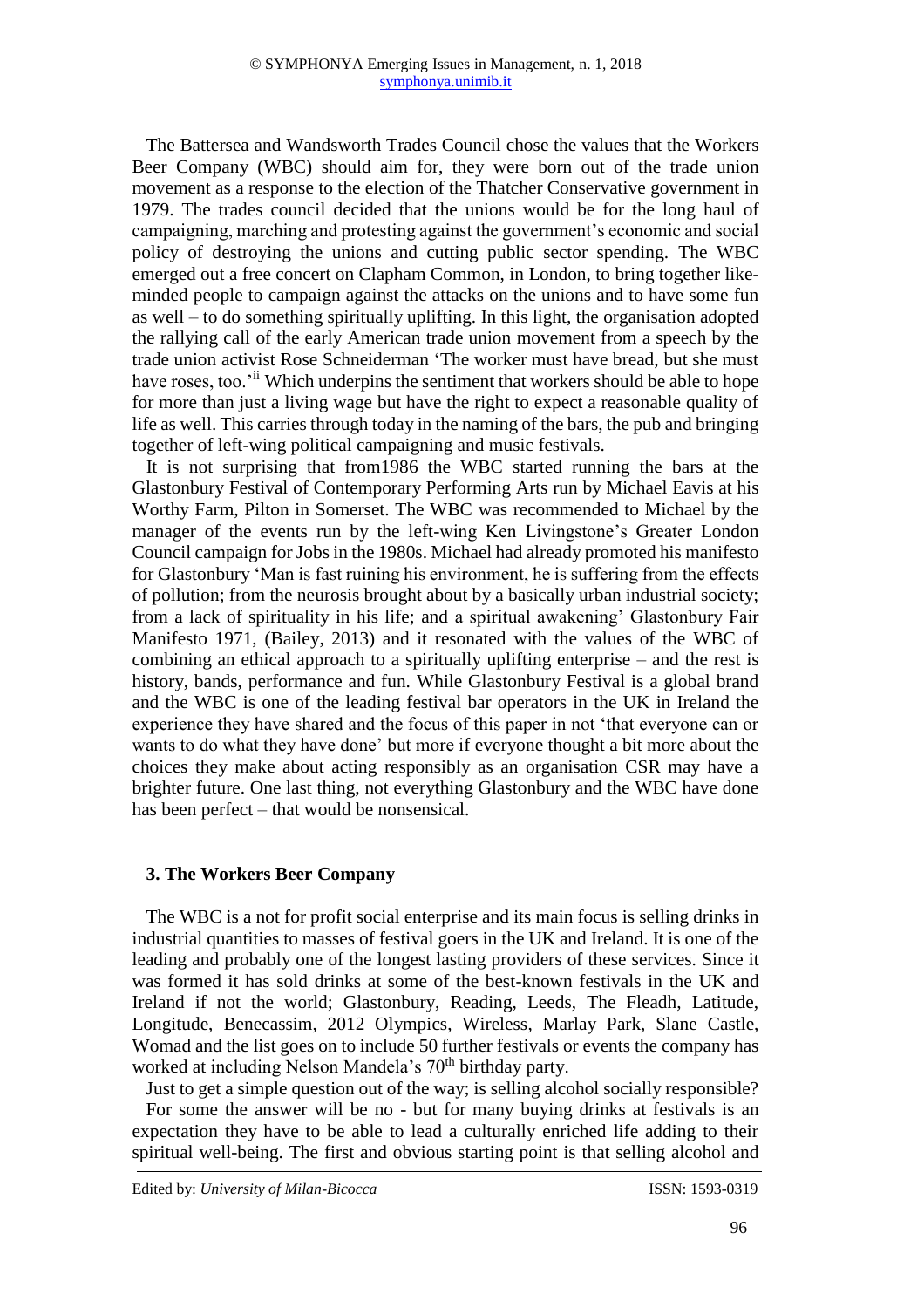promoting festivals and events is legal and highly regulated. The WBC works within the law and fully complies with the statutory regulations and promotes responsible drinking. The WBC works well with local authorities who heavily enforce their licensing conditions at festivals to ensure that all the suppliers act responsibly and cause no harm. The WBC is well respected in the drinks industry by the licensing authorities that recognise that it promotes a responsible approach to selling alcohol in a safe environment. It is appreciated and trusted by the promoters who put on the events and the other contractors and suppliers it has to work alongside.

 The origins of the WBC can be traced back in time and its political roots to 1980s. The owners of WBC, the Battersea and Wandsworth Trades Union Council (BWTUC), were discussing how it should respond to (UK Conservative Prime Minister) Margaret Thatcher's first year in power and the attacks she had made on the trade union movement, particularly public services. The meeting concluded that 'The consensus was that the unions should be prepared for a long haul and that marching and protests would not be enough to get a change of course in government economic and social policy. It was decided to stage a free concert on Clapham Common to rally the anti-Tory forces in the area for a day of fun and politics.' (Brown et al, 2016). Clearly setting out its stall with regard to the economic, social and environmental objectives in the framework of doing something that is spiritually uplifting, fun – very much in keeping with the sentiments held dear by Schneiderman in her speech associated with the 1912 striking women textile workers in the United States 'The worker must have bread, but she must have roses, too.' ( see earlier footnote). WBC is an organisation that chose to have a strong political focus and chose to create value through selling drink and staging popular events.

 Later, in 1985 WBC was set up as a trading company to raise funds for the BTWUC. Its CSR objectives emerged and are to support the trade union or left-wing movements, to promote equal opportunities, safe workplaces and ethical trading and in doing so fight for social and economic justice at home and abroad. As the Chair, Steve Pryle, says in his introduction to the WBC history 'We should not forget that in 1979 there were 120 million trade union members worldwide and the numbers have grown to nearly 170 million. WBC is an innovative part of this international movement for economic and social justice' (Brown et al, 2016). In 1986 WBC began its 31-year relationship with Glastonbury; during that time, the business has developed and it has run bars at many events, it has promoted events as well as open its own pub and venue, The Bread and Roses in Clapham. For example, in 2010 WBC ran bars at 16 festivals, the Proms in the Park, summer events in Kenwood and Die Spiegel Tent as part of the Christmas Festival in Hyde Park. Its business model is simple, WBC is able to mobilise thousands of volunteers to manage and run the bars at events. All the volunteers are sympathetic to the core values of the organisation and sign up to its CSR objectives. Each of the volunteers is sponsored by a trade union or broadly left-wing campaigning organisation that wishes to raise money by providing the labour at the events WBC runs the bars. Rather than paying the individual WBC pays the sponsoring organisation for each hour the volunteer works; many groups send teams of workers and raise good money for their organisations. Each of the organisations is approved by the company to ensure that they are sympathetic with WBC CSR objectives. Over the last thirty years WBC has worked with tens of thousands of volunteers and in most the company mobilises a temporary volunteer workforce of about 3,000. In this way WBC has contributed to a wider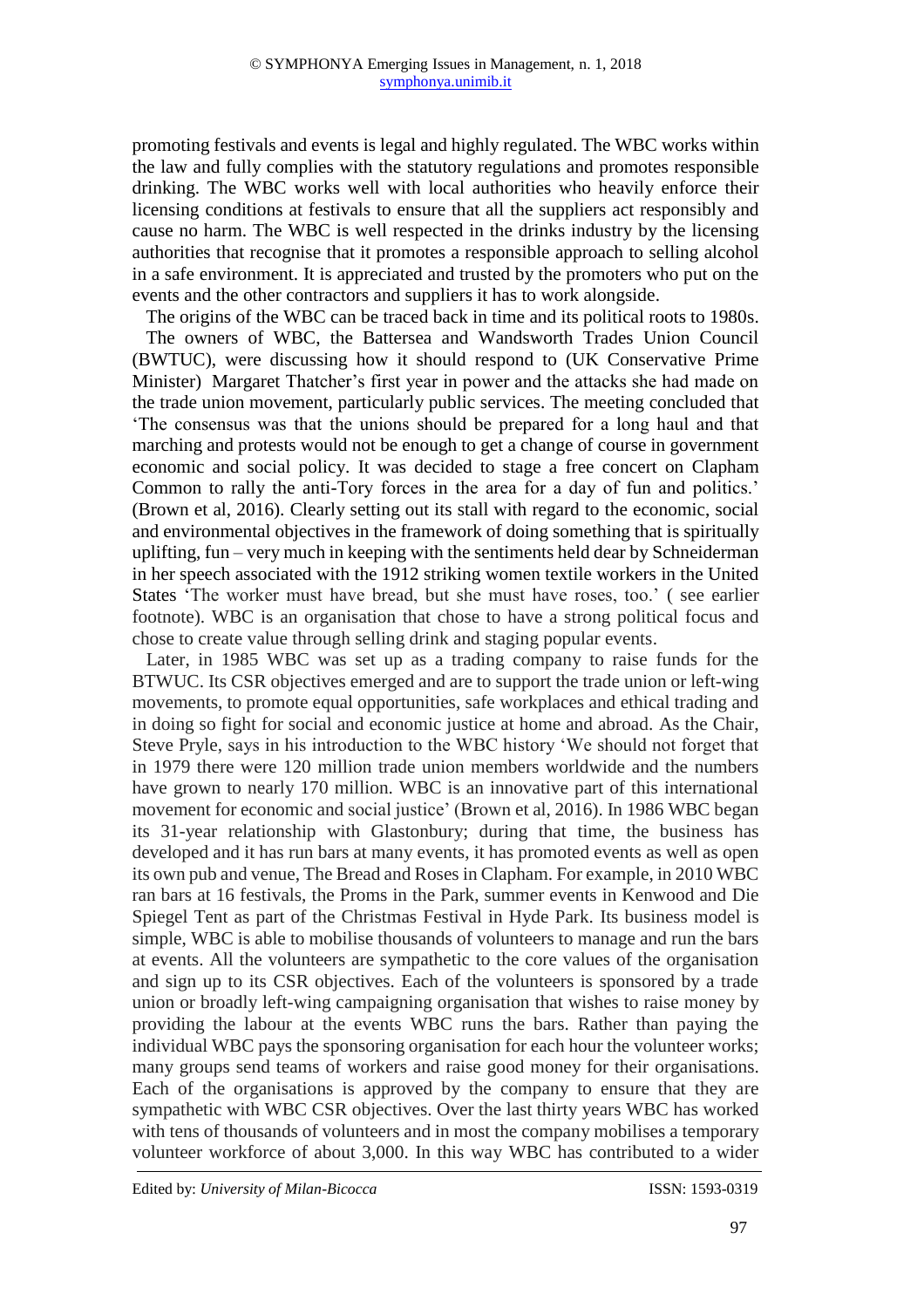form of CSR by integrating its objectives with those of the volunteer organizations and creating greater value through supporting those individual organizations pursuit of CSR objectives. As an organisation mobilising vast numbers of temporary workers in a very public place it takes its responsibilities seriously and places great value in respecting its workers' rights, treating them fairly in a very challenging workplace, and ensuring that they can use their experience with WBC to progress their own careers. As the chair of the WBC, Steve Pryle, says 'It can be demanding work and servers have to keep motivated and cheerful in challenging conditions. On the other hand, taking in the music and the atmosphere of the festival is the fun side of volunteering' (Brown et al, 2016). The volunteer organisations campaign and promote CSR objectives in other work places or communities, for example; supporting the human rights and choice issues raised through the campaign to support Abortion Rights in Ireland; supporting Anti-Slavery International an organisation set up to help victims of trafficking; supporting the London Feminist Network an organisation set to give women a voice and to reclaim the streets to make them safe for women night and day; supporting GMB Yorkshire and North Derbyshire Young Members an organisation set up to promote trade union membership amongst young people as well as events to bring like-minded young people together to participate in campaigns and events like regional football tournaments for young people. In 1986 at the first Glastonbury there were 17 volunteer server groups - 30 years later there are now over 180 server groups supplying the workers for the WBC. Alongside CSR objectives being progressed through the volunteer groups the WBC directly supports trade union and labour movement groups at home and abroad. Based on its experience and commercial awareness it sets aside the capacity to directly fund trade union activity and campaigns as part of its integrated business plan to deliver its CRS objectives.

 This is done in the light of running bars at festivals does not generate huge surpluses, ticket sales are unreliable, the weather fickle, the costs of the franchises to run bars are high and the logistics of running a business in a field are risky. However, the WBC has longstanding commitments to fund its own CSR programme of social change through labour and trade union movements; for example, WBC directly supports Banana Link (promoting ethical farming and trade in bananas and pineapples through, trade unions, workers' rights and the supply chain), Haiti Solidarity (promoting human rights, trade union rights and fighting poverty), National Garment Workers Federation of Bangladesh (promoting workers safety, trade unions, human rights and ethical supply chains for clothing in high street shops), Ethical Threads (supplying ethically sourced t-shirts for the music industry) and Greener Jobs Alliance (promoting environmental economic and education policy for workers and climate change awareness for trade unions).

 Alongside these manifestations of CSR, the company has also been at the forefront of innovation as part of its CSR contribution to the industry. WBC has worked with its stakeholders, companies like Voodoo Group and Three Nations for many years and has built up levels of trust that has led to innovation, minimised risks and maximised commercial success with its partners in a challenging environment. It has led the development of dispensing drinks quickly to crowds, using multiple dispense units, which has massively reduced queues and frustration at bars which in turn improved the company's commercial success as a world leader. Through analysing how the bars operated WBC has optimised managing its bars to minimise the risks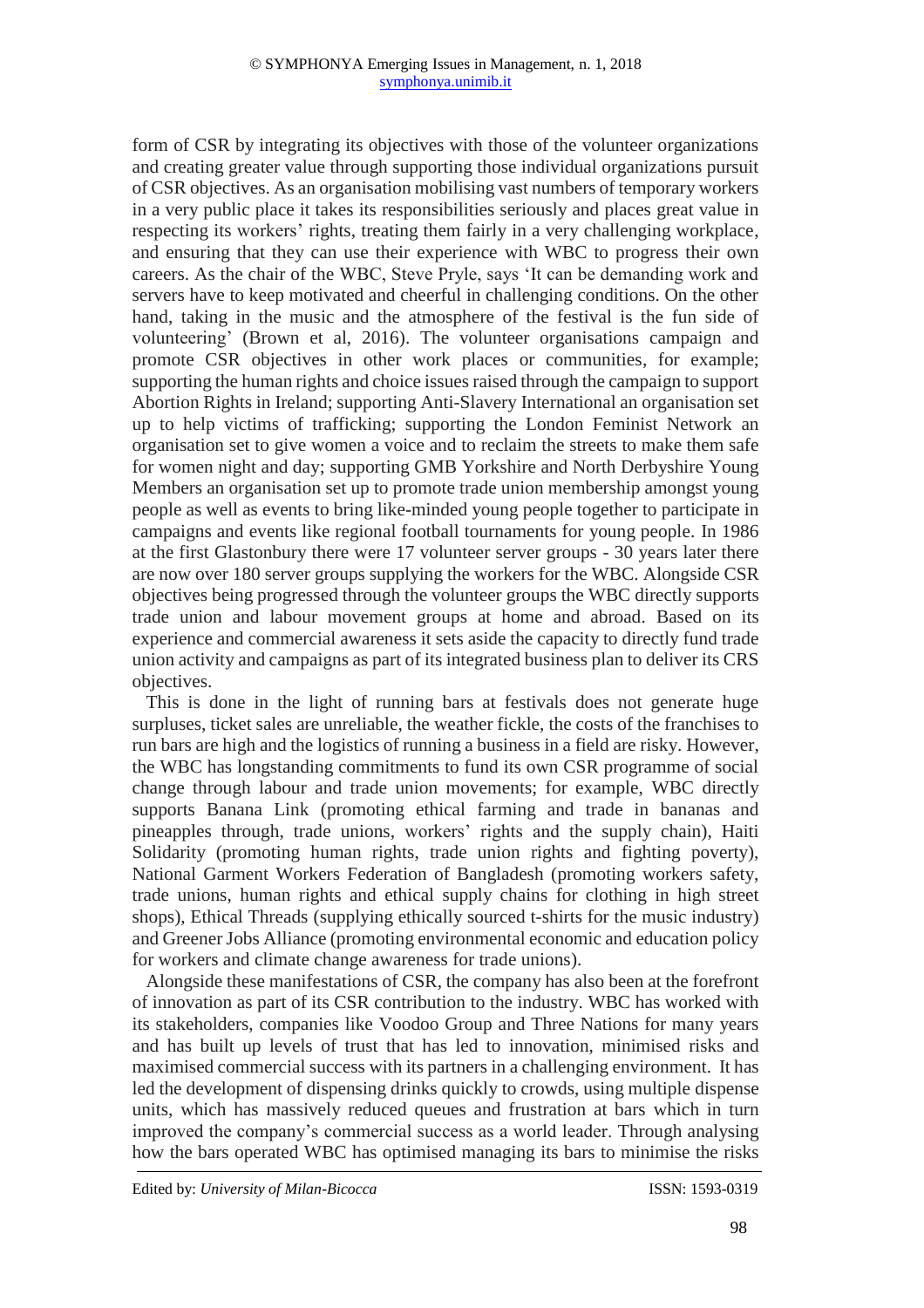of crushing and improving crowd safety; particularly after the tragic events at the Roskilde Festival in Denmark in 2000 when nine people died and twenty-six were injured during a crush. iii

 Working with technical specialists to learn about dispensing drinks rapidly WBC staff can pour 12 pints (1 pint UK measure) in 20 seconds. This has immeasurably changed the quality of service festival goers experience and the fun they have at events around the world. A small contribution to making life pleasant, the 'worker enjoying the roses' and in the words of George Bernard Shaw some 'Counters of a more spiritual kind are needed, and some imagination and conscience to add to them as well' (Shaw, 1904).

 The last element of WBC and it fulfilling its CSR responsibility relates directly to environmental stewardship. Over the last 30 years there has been increasing public and government pressure for organizations to minimize the harm they cause and reduce their environmental footprint. Even though WBC works with temporary events, some lasting only a day and others like Glastonbury several days, it has to meet all the requirements laid down by law and by the event promoters. It has to ensure that none of its operations contaminate or damage the land, that nonrecyclable waste is managed responsibly and that recyclable waste is recycled properly, for example using reusable/washable plastic pint glasses. The watch words for this part of the operation are – leave no trace.

 In this section, the manifestations of WBC's CSR and its stakeholder relationships have been discussed in seven broad categories; how WBC was formed and that CSR is an integral part of its origins and governance, the relationship with its volunteers, the workers that pour the drinks, how the volunteer groups pursue CSR objectives through campaigning or the trade union movement, how WBC supports organizations that have CSR objectives, how working with stakeholders supports broad CSR objectives and finally how WBC has developed its environmental stewardship CSR aims.

 Working with stakeholders and pursuing CSR objectives will be briefly explored through the work WBC has done for over 30 years with The Glastonbury Festival of Contemporary Arts.

# **4. Glastonbury**

 Glastonbury is one of WBC's stakeholders and the WBC is one of theirs. Using the UNIDO map of stakeholders both organizations share stakeholders and performance issues. Arguably each has a degree of dependence on the other which shifts over time.

 For example, in the long-term risk management and planning lies with Glastonbury as the event gets closer to opening the risk management profile can change; for instance, if the weather rapidly deteriorates the individual suppliers to Glastonbury have to take greater responsibility for minimizing the risk.

 Glastonbury and WBC share the government, employees, suppliers, future generations, effected communities, the environment, customers and investors as stakeholders. Political influence, reputation, risk management, market share, supply chains, efficiency, product stewardship, climate change, diversity, human rights, working conditions, responsible marketing and economic development are common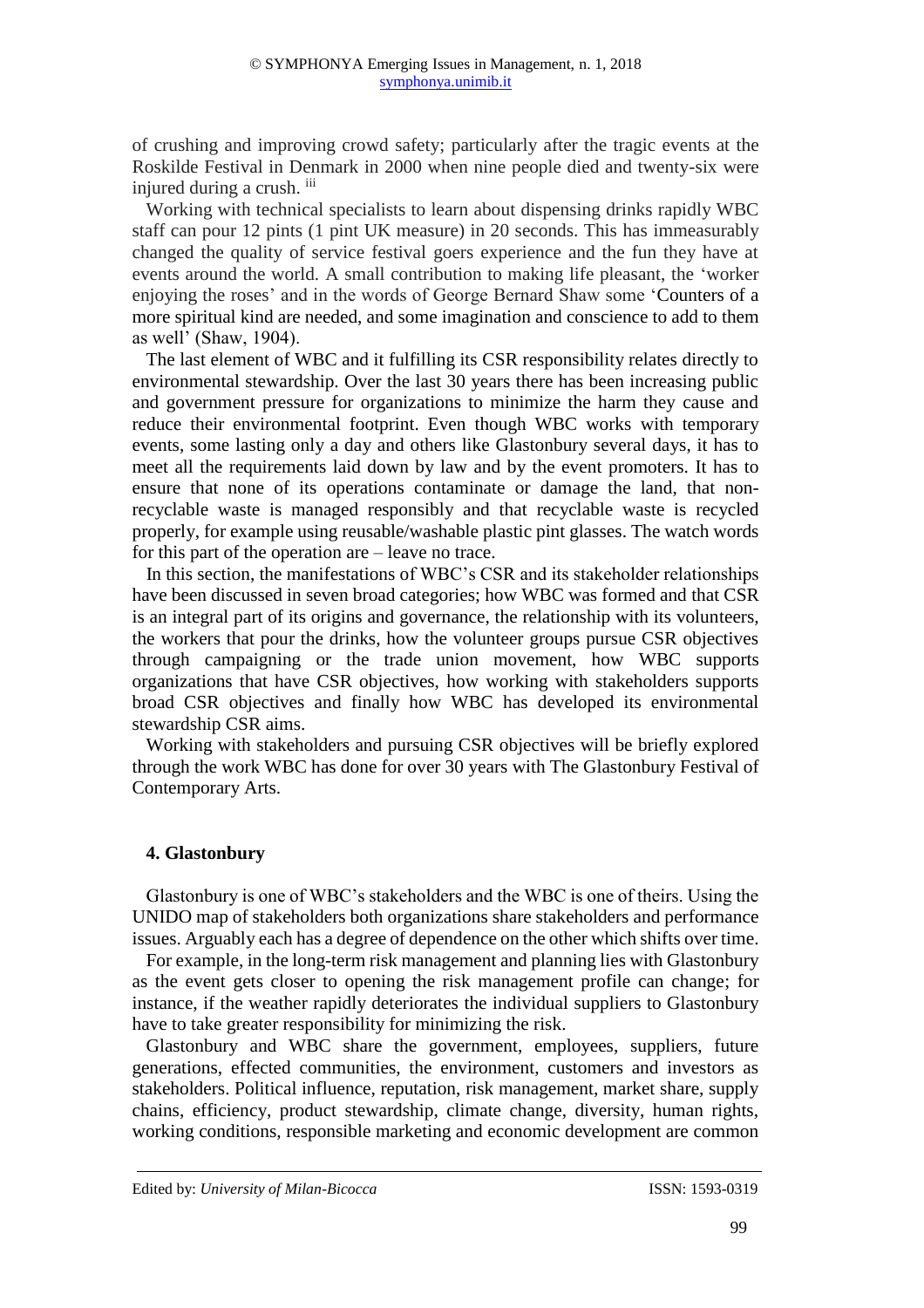economic, environmental and social performance issues for both Glastonbury and WBC.

In this sense, their overall objectives are closely related and arguably indivisible.

 Not only does Glastonbury share the same stakeholders it also shares similar roots in ideas of social responsibility. Michael Eavis' Glastonbury manifesto puts forward the idea that 'Man is fast ruining his environment, he is suffering from the effects of pollution; from the neurosis brought about by a basically urban industrial society; from a lack of spirituality in his life; and a spiritual awakening' sentiments that underpin CSR objectives to protect the environment and promote the spiritual wellbeing of people – sentiments that resonate with WBC principles – and that people should have fun.

 Since it started in 1970, Glastonbury has sought to pursue its CSR objectives in three broad ways, the first to ensure that the festival does not damage the farmland it uses so it places a very high value of environmental stewardship, to promote alternative ways of living as well as political engagement, it has also supported and promoted national and international campaign movements through ticket sale donations as well as involvement in the event, for example, CND, Greenpeace, Wateraid and Oxfam all NGOs making significant changes to many people's lives.

 WBC started its involvement with Glastonbury in 1986 running five bars from 11am to 11 pm from the Friday to the Sunday with 105 volunteers from 17 server organisations. In 2016 WBC ran nine substantial bars around the arena some open until 3am. One bar opens the week before to cater for the traders and staff setting up the event with the rest opening by the Wednesday before the event starting on Friday.

 It now takes 10 times the number of staff it took in 1986, 1000 volunteers from 135 server organisations (Brown et al, 2016).

 In the early days, the event was quite anarchic with the organisers just managing to get by without any major problems or harm being caused. The event has grown from having some 18,000 visitors in the early 1980s to welcoming 135,000 paying visitors and up to 68,000 people working there now. The local government involvement has increased over the years, from the early days when there used to be breaches in the licensing conditions and lapses in security. These led to a serious review of the arrangements in place, finding them wanting and bringing in expertise from outside the original circle of organisers. In 2002 Glastonbury had to radically improve its site security and organisation to meet licensing requirements and reduce the fear of violence perpetrated by drug dealers and others.

 Over time Glastonbury had to learn how minimise the harm it caused to its immediate surroundings, in part, this is an expression of CSR and is about how it sensibly engages with its community, has a proper traffic plan in place, employs local people, supports local fund raising and seen to contribute to meeting local needs by building affordable housing in the immediate area.

 Arguably, there were moments in the past when there were real concerns whether the organisation was acting responsibility or not and able to manage the event successfully without people coming to harm. As a consequence of these concerns the expectations on the organisers from the local authority have increased and have been codified, in line with changing legislation, to include how the event should be managed responsibly. Responsibilities that might have been voluntary CSR in the past are now integrated into the event's management plan and have been agreed with the local authority and apply to all those involved in running the event.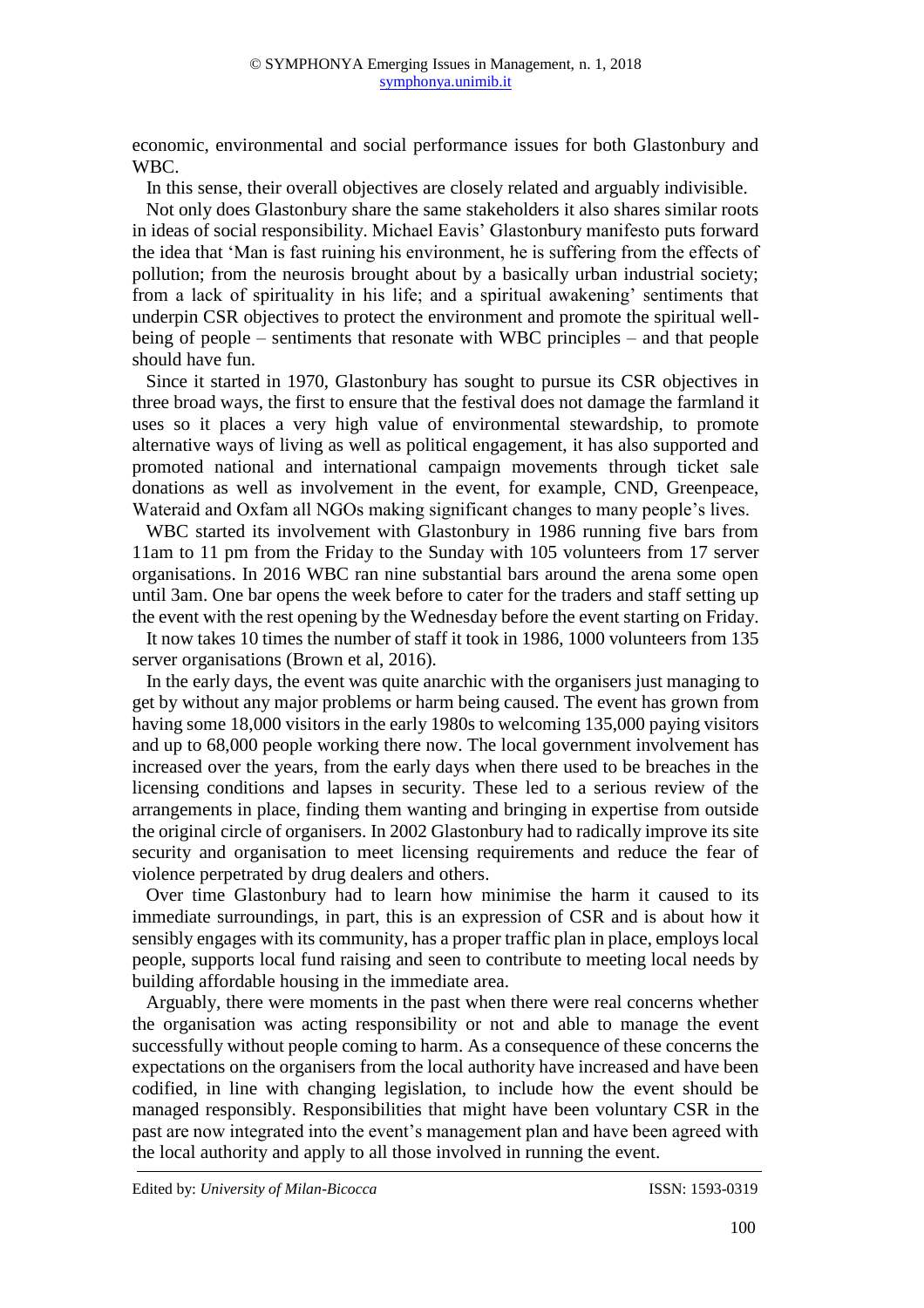The plan recognises Glastonbury's place in history and covers the key objectives for running a safe and enjoyable event 'The Festival's popularity and influence is sustained by the vision behind it. In 1970 the founder set out to "host the best festival, rather than worry about making a profit". The Festival continues to provide significant support to both local organisations and main stream charities with Greenpeace, Oxfam and Water Aid among the principal beneficiaries. The Festival is planned by a small team that work throughout the year, this team grows in number preceding the event to cover the vast range of roles required to deliver the Festival.

 Glastonbury Festival aims to continue to improve its entertainment for the wide variety of Festival goers while at the same time looking at its impact on the local community, environment and making incremental improvements year by year' (Mendip Council, 2016). The document then goes on to state how the organisation has integrated its relevant social responsibilities and how it intends to reduce the harm it might cause to site, its environment and the well-being of festival goers and workers.

 As it has been argued in the past the relationship it has with WBC, and other suppliers, shape the manner in which WBC realises some elements of its CSR in line with the event management plan; reinforcing the mutual interest and expectation in a delivering socially responsible, including spiritually uplifting, commercial activity.

 The relationship with Glastonbury highlights three particular elements of CSR, the first is that organisations with mutual objectives and approaches can enjoy commercial successful relationships that combine CSR outcomes and secondly CSR can be voluntarily integrated in to the day to day activities of stakeholders sharing common objectives, people enjoying themselves in a safe environment. Thirdly CSR objectives can be codified and integrated through government action for example the festival management plan delivering CSR objectives; environmental stewardship, health and safety, alcohol licensing and the security of the site and visitors.

# **5. Conclusions**

This is not a theoretical discussion on how CSR may develop over the coming years, it is not an attempt to discuss the various shades of CSR or the intricate relationships between stakeholder, shareholder and customers and their respective roles in the struggles between them. This is a discussion on how CSR can be shaped and integrated into the corporate world and deliver commercial success. It uses the example of a not for profit social enterprise that sells drink at major events and the relationship it has with its workers and others. It also uses the example of the way in which it works with Glastonbury Festival and examines three examples of how CSR can be integrated across organisations to deliver mutual CSR objectives. It does not claim that this approach would work for everyone – but it would argue that everyone should give these ideas a thought when looking at their CSR approaches in the future.

The first conclusion is that corporate responsibility is not new; it has existed ever since corporations could act irresponsibly. Debatably, the legislation allowing bodies to incorporate was set up to allow organisations to act irresponsibly because shareholder liability was limited to their investment not and did not cover the cost of rectifying any harm they might make. There were no advantages or any incentives for organisations to act responsibly. Not a good start.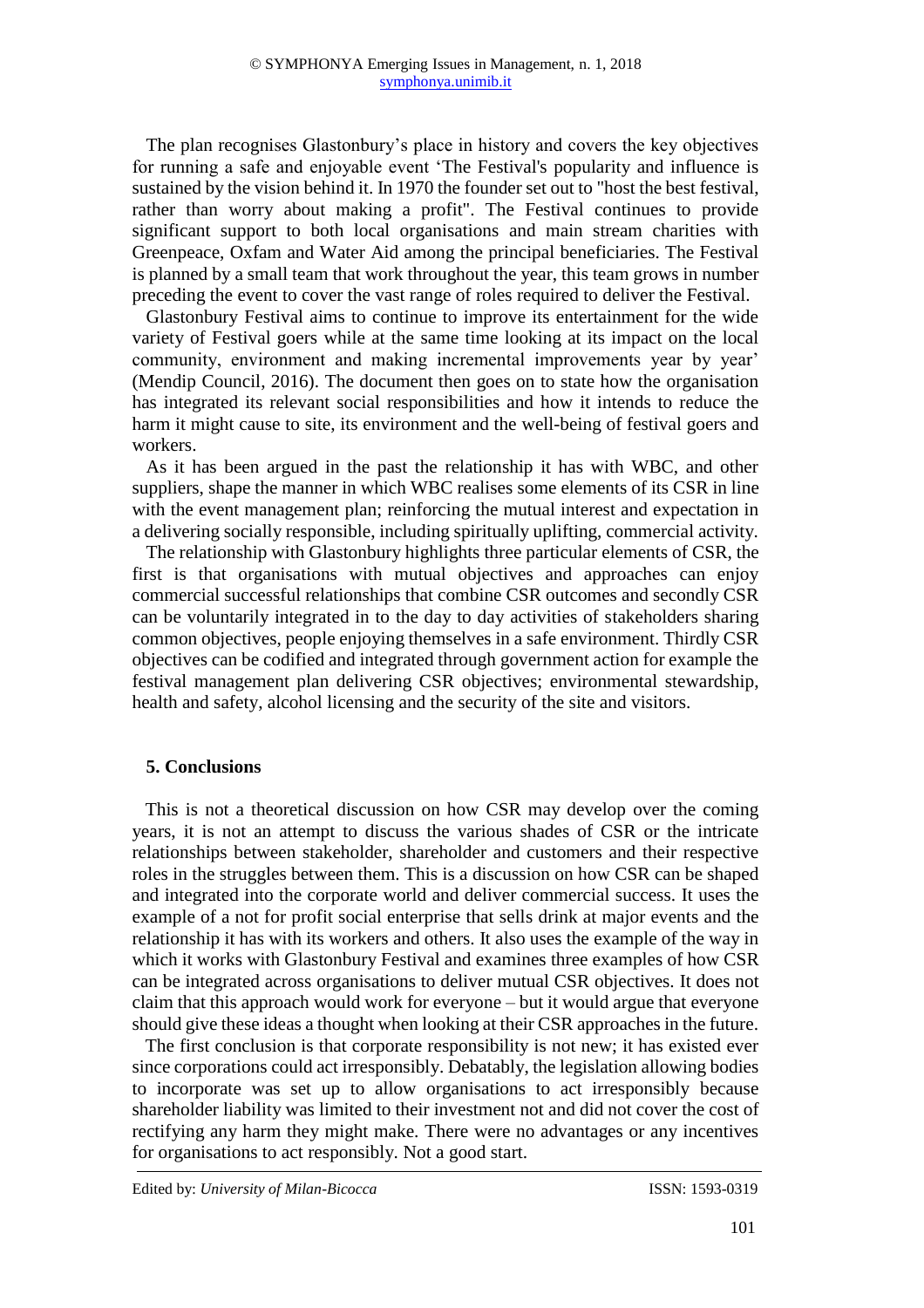The next is that early economic theory suggests that corporation are amoral and that the profit and loss 'bottom line' is the only criteria to judge commercial success.

However, this is approach is challenged by early  $20<sup>th</sup>$  century entrepreneurs and thinkers when the Lever Brothers extended philanthropy and suggested that people should lead pleasant lives, be well educated and work in safe places. George Bernard Shaw reinforces this sense of well-being by saying that is not just the accounts that should be examined but that people should be spiritually uplifted by the commercial or municipal activity.

Corporate and individual choice are both important in defining how the organisation approaches CSR and its integration into the commercial activity; both WBC and Glastonbury had their origins shaped by a strong political motivation to inform, campaign and change people's lives either through the trade union movement or campaigning organisations like Greenpeace. They share a common language about CSR and what it should look like.

From the case studies both WBC and Glastonbury, referring back to Kinsey's three challenges, have engaged with their stakeholders consistently over time, for some over thirty years. They have built trust with their stakeholders to ensure that any initiatives are not dismissed as propaganda, again, a feature of time. And, out of necessity, worked together to deliver successful events as well as contribute to shared CSR objectives. They demonstrate that CSR objectives can be codified through local government legislation, shared and jointly and severally implemented; for example, the Glastonbury Festival event management plan. They help to explain how some CSR objectives can become integrated into corporate activity as a consequence of media and public pressure for example improving environmental stewardship, promoting responsible drinking and ensuring crowd safety.

And finally, perhaps, rather than seeing CSR as a sterile extension of amoral corporate activity it should be seen as an increasingly more integrated function of corporate activity. Organizations should be encouraged to celebrate reducing harm, improving work conditions, protecting human rights and contributing to peoples' well-being by doing things that are spiritually uplifting. Any future for CSR and its integration into day to day activity would do well to reflect on the ideas promoted in a speech given over 100 years ago that 'The worker must have bread, but she must have roses, too.' - and that exploring the spiritual or moral dimensions could contribute to creating value in organisations for all stakeholders involved. Over forty years ago the Glastonbury Manifesto called for a better way to do business, lessen the environmental impact and time for people to celebrate their lives – what will the next forty years deliver in making lives better and reducing the harm we experience.

#### **Bibliography**

Bailey, J. (2013) Glastonbury, The Complete Story of the Festival, Halsgrove.

Brondoni, S. M. (2003). Network Culture, Performance & Corporate Responsibility. *Symphonya. Emerging Issues in Management (symphonya.unimib.it)*, (1), 8-24.

<http://dx.doi.org/0.4468/2003.1.02brondoni>

Brondoni, S. M. (2014). Global Capitalism and Sustainable Growth. From Global Products to Network Globalisation. *Symphonya. Emerging Issues in Management (symphonya.unimib.it)*, (1), 10-31.